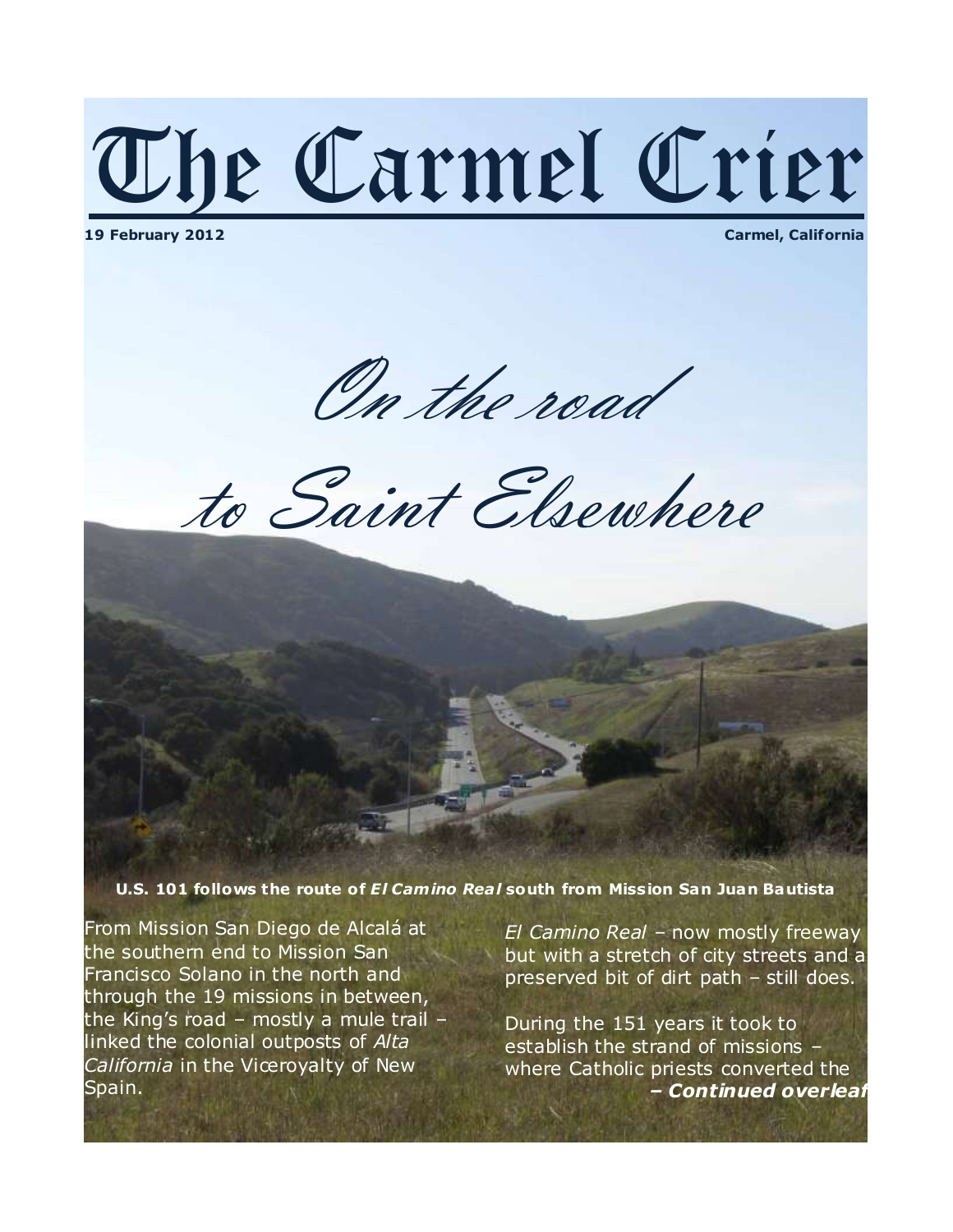#### On the road to Saint Elsewhere *– Continued*

native inhabitants to Christianity and tried to recreate a European society in the New World – this royal road carried commerce, communications and travelers up and down its 600-mile length. The missions were a day's travel by horseback apart, about 30 miles. By tradition the trail was marked by yellow mustard blossoms from seeds scattered by traveling padres.

Today's El Camino Real is marked by facsimiles of mission bells hung at intervals along the roadside from poles shaped like a shepherd's crook. But it carries far more than commerce and people.

Like Plymouth Rock in Massachusetts and the land rush of Oklahoma Sooners, El Camino Real and the system of mission settlements it supported forms the basis of this state's mythos.

 *– Continued overleaf*



**Emily stands on the last portion of** *El Camino Rea l*  **preserved as a dirt path beneath Mission San Juan Bautista, founded in 1797. The hills ide traversed by the trail is the western edge of the San Andreas Fault, cause of the 1906 San Francisco and the 1989 Loma Prieta (World Series) earthquakes. This m ission had to be restored after the 1906 earthquake because its wa lls collapsed. Signs here and at Mission San Carlos Borromeo del Rio Carme lo in the town of Carme l, near where we are staying on this trip, warn vis itors that they are in unreinforced masonry structures that can collapse in an earthquake.**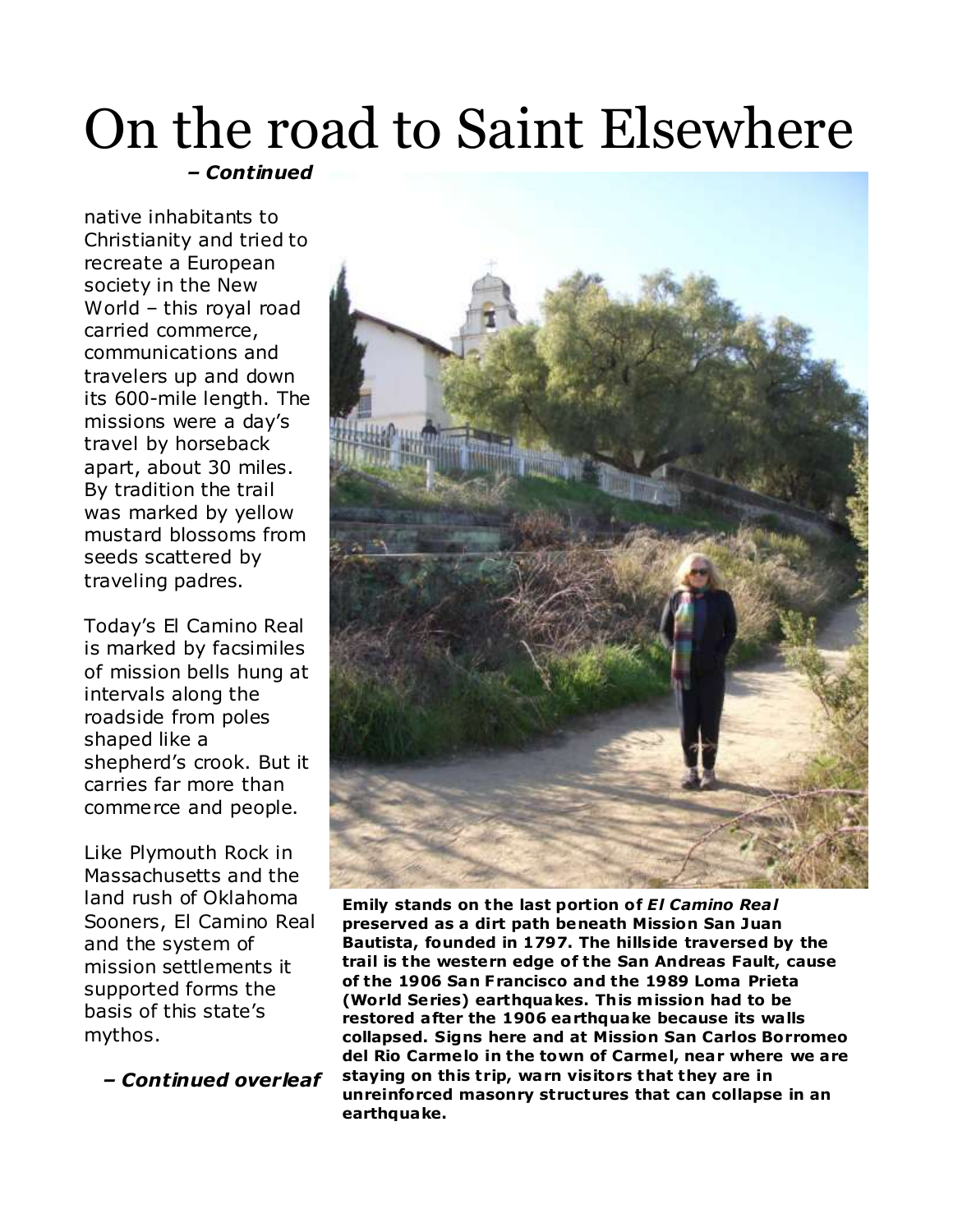#### On the road to Saint Elsewhere



**A priest presents a newly baptized infant at Mission San Juan Bautista** *– Continued from previous*

No child escapes California's public school system without doing a mission project. Gordon's was on Mission San Francisco de Asis, now called Mission Dolores, which became the city of San Francisco. All four of state's largest cities – Los Angeles, San Diego, San Jose and San Francisco – grew from mission settlements.

Named for Catholic saints major, minor and, in at least one case, no longer recognized, the missions gave their names to dozens of places and hundreds of streets throughout the state. Mission San José de Guadalupe is located on Mission Boulevard beneath Mission Peak just outside the city to which it gave its name.

*– Continued overleaf*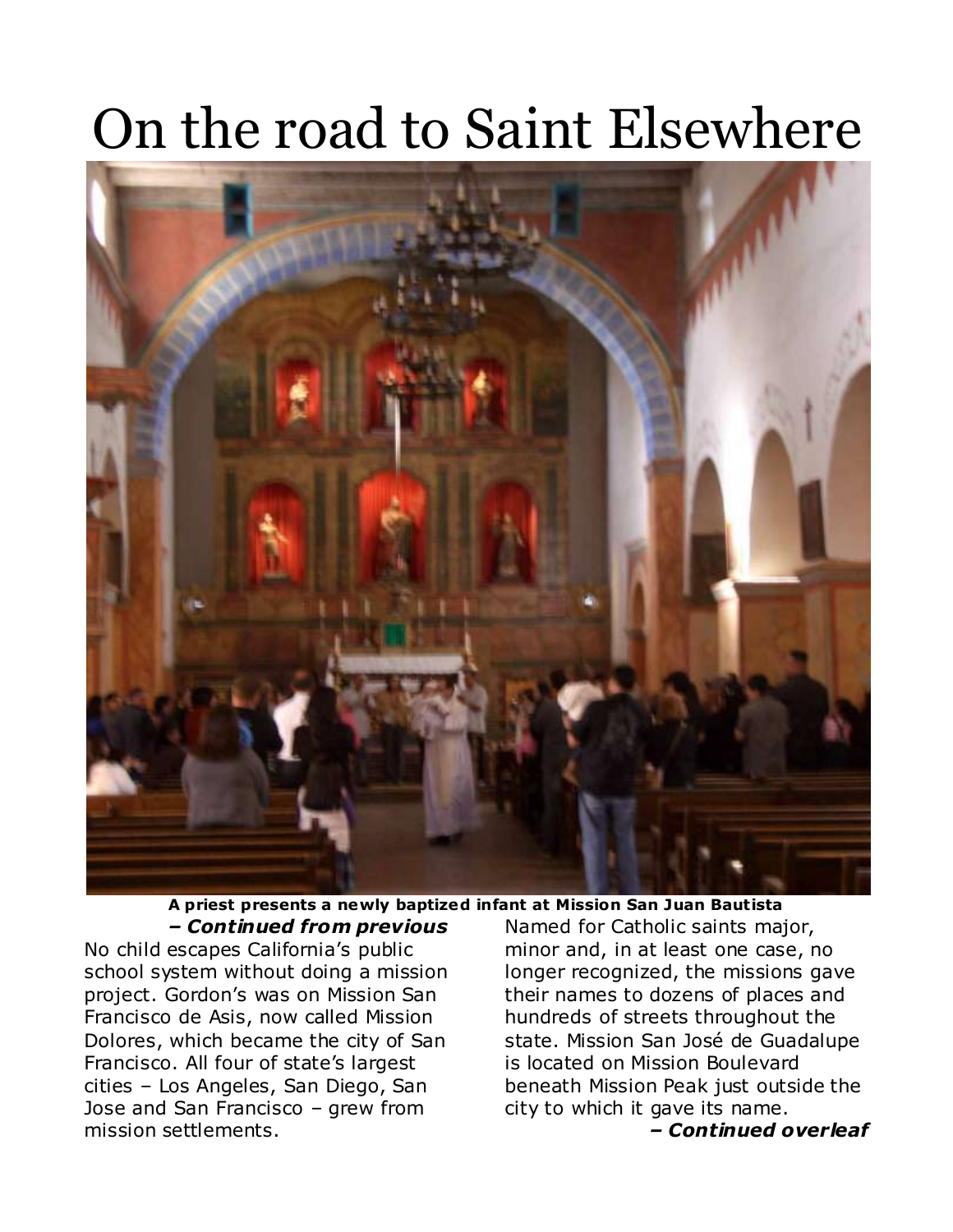### On the road to Saint Elsewhere

#### *– Continued*

California's car culture comes directly from El Camino and the places it goes. It was the name that Chevrolet gave to its classic pick-up truck.



El Camino was necessary to keep the northernmost of Spain's American territory connected to Mexico. After Mexico's independence

in 1810, the road served to maintain a tenuous connection to the new rulers in Mexico City.

But neither the Spanish nor the Mexicans ever moved into Alta California in numbers sufficient to create a critical mass of settlers.

Only about 8,000 "Californios" – Spanish-speaking settlers – lived in the mission settlements, mostly in the south. Rather, a growing number of new Californians came from the east, crossing the border with impunity and settling in at the northern end of El Camino.

They tended to be people who had failed to make an economic go of it where they had come from. They showed little interest in assimilating. When a Sam Smith and Mary Jones would marry, for example, their children would be Smiths, not Smith Joneses. And they didn't care to learn Spanish.

In 1846 American settlers at the northernmost mission in Sonoma overthrew the Californios without a shot. The California Republic was born.

This new nation lasted barely long enough to design a flag. U.S. soldiers in the area under John C. Fremont quickly came to the American settlers' aid. U.S. Navy and Marines captured the mission in San Francisco, again without bloodshed as Mexican troops fled southward. Supported by the navy, American settlers revolted at missions all along El Camino. San Diego, the southernmost, fell three weeks after Sonoma.

California would never go through the normal statehood process. Gold was discovered in the Sierra Nevada foothills at a mill owned by John Sutter, a Swiss immigrant escaping Old World debts, two years after the Bear Flag Rebellion in 1848.

California was never organized as a territory. It had no constitution. It didn't matter. It was admitted as the  $31<sup>st</sup>$  state in 1850.

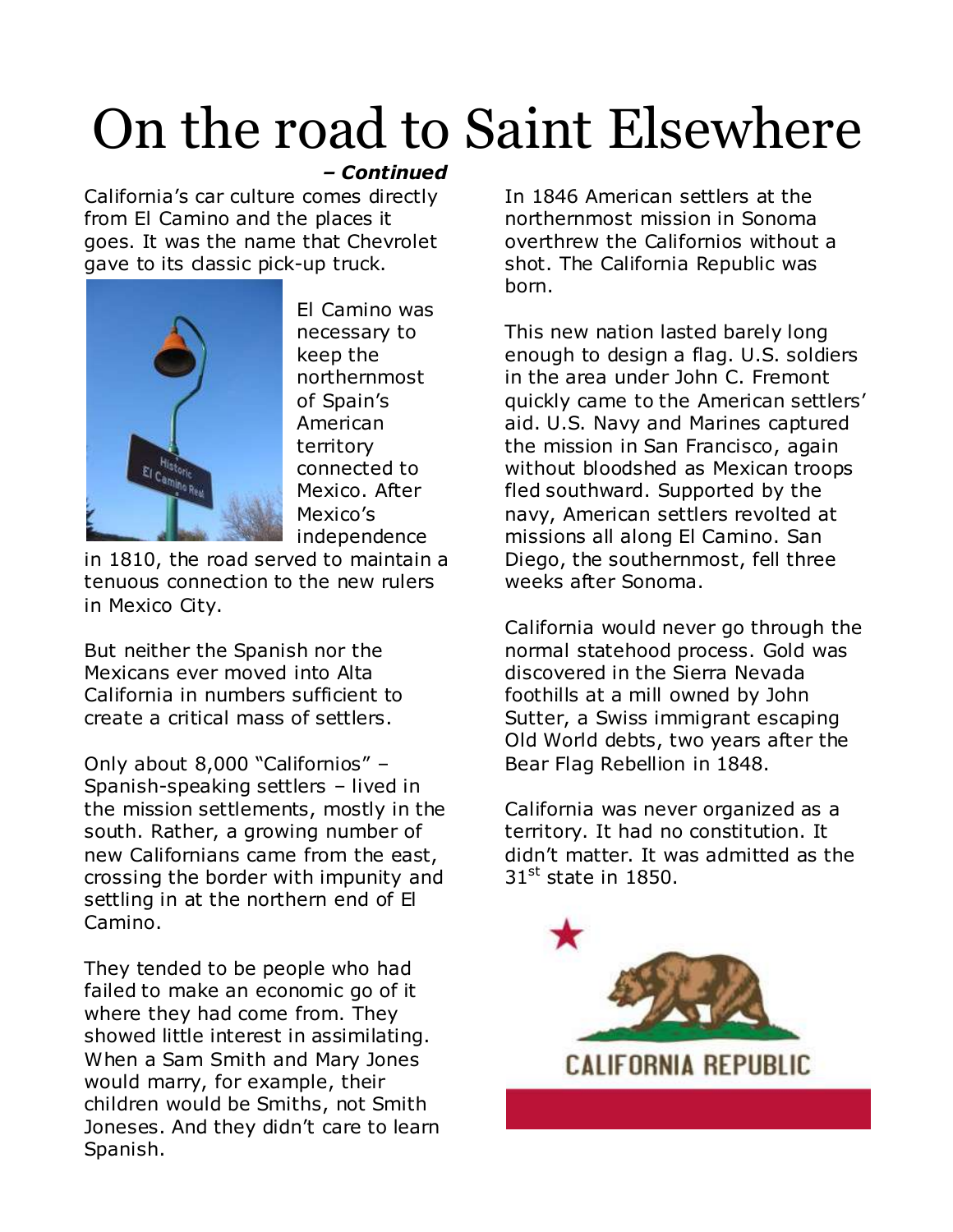| Spanish missions along California's "Royal Road" or "King's Highway"<br>(Missions listed north to south)<br>English translation<br>Founded<br><b>Mission</b><br><b>Notes</b><br>Mission San Francisco<br>St. Francis Solano<br>Francis Solano was a Spanish missionary to Peru from<br>1823<br>Solano<br>1549 until his death in 1610<br>The archangel Raphael was a healer in Jewish, Christian<br>Mission San Rafael<br>1817<br>St. Raphael the Archangel<br>and Islamic tradition. The mission was the first sanitarium<br>Arcángel<br>in California<br>Francis of Assisi, in what is now Italy, founded the<br>Mission San Francisco<br>St. Francis of Assisi<br>1776<br>Franciscan order of priests in 1210 based on vows of<br>de Asis<br>poverty. The mission, now called Mission Dolores, is the<br>oldest structure in San Francisco.<br>1797<br>Named for Joseph, father of Jesus. The mission is<br>Mission San José de<br>The Glorious St. Joseph<br>located in the present-day city of Fremont, a suburb of<br>Guadalupe<br>today's San Jose.<br>St. Claire<br>1777<br>Claire founded an order of nuns in Assisi called the Poor<br>Mission Santa Clara de<br>Claires. The rebuilt mission is the centerpiece of Santa<br>Asis<br>Clara University in the city of Santa Clara. Its street<br>address is El Camino Real.<br>Mission Santa Cruz<br><b>Holy Cross</b><br>1791<br>John baptized Jesus in the Jordan River. The rebuilt<br>1797<br>Mission San Juan<br>St. John the Baptist<br>mission was featured in the Alfred Hitchcock movie<br><b>Bautista</b><br>"Vertigo." An unpaved segment of the original El Camino | <b>El Camino Real</b> |  |  |                                                     |  |  |  |
|-----------------------------------------------------------------------------------------------------------------------------------------------------------------------------------------------------------------------------------------------------------------------------------------------------------------------------------------------------------------------------------------------------------------------------------------------------------------------------------------------------------------------------------------------------------------------------------------------------------------------------------------------------------------------------------------------------------------------------------------------------------------------------------------------------------------------------------------------------------------------------------------------------------------------------------------------------------------------------------------------------------------------------------------------------------------------------------------------------------------------------------------------------------------------------------------------------------------------------------------------------------------------------------------------------------------------------------------------------------------------------------------------------------------------------------------------------------------------------------------------------------------------------------------------------------------------------------------------------------------------------------------|-----------------------|--|--|-----------------------------------------------------|--|--|--|
|                                                                                                                                                                                                                                                                                                                                                                                                                                                                                                                                                                                                                                                                                                                                                                                                                                                                                                                                                                                                                                                                                                                                                                                                                                                                                                                                                                                                                                                                                                                                                                                                                                         |                       |  |  |                                                     |  |  |  |
|                                                                                                                                                                                                                                                                                                                                                                                                                                                                                                                                                                                                                                                                                                                                                                                                                                                                                                                                                                                                                                                                                                                                                                                                                                                                                                                                                                                                                                                                                                                                                                                                                                         |                       |  |  |                                                     |  |  |  |
|                                                                                                                                                                                                                                                                                                                                                                                                                                                                                                                                                                                                                                                                                                                                                                                                                                                                                                                                                                                                                                                                                                                                                                                                                                                                                                                                                                                                                                                                                                                                                                                                                                         |                       |  |  |                                                     |  |  |  |
|                                                                                                                                                                                                                                                                                                                                                                                                                                                                                                                                                                                                                                                                                                                                                                                                                                                                                                                                                                                                                                                                                                                                                                                                                                                                                                                                                                                                                                                                                                                                                                                                                                         |                       |  |  |                                                     |  |  |  |
|                                                                                                                                                                                                                                                                                                                                                                                                                                                                                                                                                                                                                                                                                                                                                                                                                                                                                                                                                                                                                                                                                                                                                                                                                                                                                                                                                                                                                                                                                                                                                                                                                                         |                       |  |  |                                                     |  |  |  |
|                                                                                                                                                                                                                                                                                                                                                                                                                                                                                                                                                                                                                                                                                                                                                                                                                                                                                                                                                                                                                                                                                                                                                                                                                                                                                                                                                                                                                                                                                                                                                                                                                                         |                       |  |  |                                                     |  |  |  |
|                                                                                                                                                                                                                                                                                                                                                                                                                                                                                                                                                                                                                                                                                                                                                                                                                                                                                                                                                                                                                                                                                                                                                                                                                                                                                                                                                                                                                                                                                                                                                                                                                                         |                       |  |  |                                                     |  |  |  |
|                                                                                                                                                                                                                                                                                                                                                                                                                                                                                                                                                                                                                                                                                                                                                                                                                                                                                                                                                                                                                                                                                                                                                                                                                                                                                                                                                                                                                                                                                                                                                                                                                                         |                       |  |  |                                                     |  |  |  |
|                                                                                                                                                                                                                                                                                                                                                                                                                                                                                                                                                                                                                                                                                                                                                                                                                                                                                                                                                                                                                                                                                                                                                                                                                                                                                                                                                                                                                                                                                                                                                                                                                                         |                       |  |  |                                                     |  |  |  |
|                                                                                                                                                                                                                                                                                                                                                                                                                                                                                                                                                                                                                                                                                                                                                                                                                                                                                                                                                                                                                                                                                                                                                                                                                                                                                                                                                                                                                                                                                                                                                                                                                                         |                       |  |  |                                                     |  |  |  |
|                                                                                                                                                                                                                                                                                                                                                                                                                                                                                                                                                                                                                                                                                                                                                                                                                                                                                                                                                                                                                                                                                                                                                                                                                                                                                                                                                                                                                                                                                                                                                                                                                                         |                       |  |  |                                                     |  |  |  |
|                                                                                                                                                                                                                                                                                                                                                                                                                                                                                                                                                                                                                                                                                                                                                                                                                                                                                                                                                                                                                                                                                                                                                                                                                                                                                                                                                                                                                                                                                                                                                                                                                                         |                       |  |  |                                                     |  |  |  |
|                                                                                                                                                                                                                                                                                                                                                                                                                                                                                                                                                                                                                                                                                                                                                                                                                                                                                                                                                                                                                                                                                                                                                                                                                                                                                                                                                                                                                                                                                                                                                                                                                                         |                       |  |  |                                                     |  |  |  |
|                                                                                                                                                                                                                                                                                                                                                                                                                                                                                                                                                                                                                                                                                                                                                                                                                                                                                                                                                                                                                                                                                                                                                                                                                                                                                                                                                                                                                                                                                                                                                                                                                                         |                       |  |  |                                                     |  |  |  |
|                                                                                                                                                                                                                                                                                                                                                                                                                                                                                                                                                                                                                                                                                                                                                                                                                                                                                                                                                                                                                                                                                                                                                                                                                                                                                                                                                                                                                                                                                                                                                                                                                                         |                       |  |  |                                                     |  |  |  |
|                                                                                                                                                                                                                                                                                                                                                                                                                                                                                                                                                                                                                                                                                                                                                                                                                                                                                                                                                                                                                                                                                                                                                                                                                                                                                                                                                                                                                                                                                                                                                                                                                                         |                       |  |  |                                                     |  |  |  |
|                                                                                                                                                                                                                                                                                                                                                                                                                                                                                                                                                                                                                                                                                                                                                                                                                                                                                                                                                                                                                                                                                                                                                                                                                                                                                                                                                                                                                                                                                                                                                                                                                                         |                       |  |  |                                                     |  |  |  |
|                                                                                                                                                                                                                                                                                                                                                                                                                                                                                                                                                                                                                                                                                                                                                                                                                                                                                                                                                                                                                                                                                                                                                                                                                                                                                                                                                                                                                                                                                                                                                                                                                                         |                       |  |  |                                                     |  |  |  |
|                                                                                                                                                                                                                                                                                                                                                                                                                                                                                                                                                                                                                                                                                                                                                                                                                                                                                                                                                                                                                                                                                                                                                                                                                                                                                                                                                                                                                                                                                                                                                                                                                                         |                       |  |  | Real is preserved in the town of San Juan Bautista. |  |  |  |
| 1770<br><b>Mission San Carlos</b><br>St. Charles Borromeo on the<br>Charles Borromeo lived in northern Italy in the 1500s and<br>was a key figure in the counter-reformation. Father<br>Borromeo del Rio<br>Carmel River                                                                                                                                                                                                                                                                                                                                                                                                                                                                                                                                                                                                                                                                                                                                                                                                                                                                                                                                                                                                                                                                                                                                                                                                                                                                                                                                                                                                                |                       |  |  |                                                     |  |  |  |
| Junipero Serra, who established the mission system, is<br>Carmelo                                                                                                                                                                                                                                                                                                                                                                                                                                                                                                                                                                                                                                                                                                                                                                                                                                                                                                                                                                                                                                                                                                                                                                                                                                                                                                                                                                                                                                                                                                                                                                       |                       |  |  |                                                     |  |  |  |
| buried in this mission in the present-day town of Carmel.                                                                                                                                                                                                                                                                                                                                                                                                                                                                                                                                                                                                                                                                                                                                                                                                                                                                                                                                                                                                                                                                                                                                                                                                                                                                                                                                                                                                                                                                                                                                                                               |                       |  |  |                                                     |  |  |  |
| 1791<br>Mission Nuestra Señora<br>Our Lady of Solitude<br>The name is a reference to Mary, Jesus' mother. The                                                                                                                                                                                                                                                                                                                                                                                                                                                                                                                                                                                                                                                                                                                                                                                                                                                                                                                                                                                                                                                                                                                                                                                                                                                                                                                                                                                                                                                                                                                           |                       |  |  |                                                     |  |  |  |
| de la Soledad<br>mission is in the present-day town of Soledad, location of                                                                                                                                                                                                                                                                                                                                                                                                                                                                                                                                                                                                                                                                                                                                                                                                                                                                                                                                                                                                                                                                                                                                                                                                                                                                                                                                                                                                                                                                                                                                                             |                       |  |  |                                                     |  |  |  |
| a large state prison.                                                                                                                                                                                                                                                                                                                                                                                                                                                                                                                                                                                                                                                                                                                                                                                                                                                                                                                                                                                                                                                                                                                                                                                                                                                                                                                                                                                                                                                                                                                                                                                                                   |                       |  |  |                                                     |  |  |  |
| 1771<br>Mission San Antonio de<br>St. Anthony of Padua<br>Anthony, a Franciscan priest, was born in Lisbon,                                                                                                                                                                                                                                                                                                                                                                                                                                                                                                                                                                                                                                                                                                                                                                                                                                                                                                                                                                                                                                                                                                                                                                                                                                                                                                                                                                                                                                                                                                                             |                       |  |  |                                                     |  |  |  |
| Portugal in 1195 and died in Padua, Italy.<br>Padua                                                                                                                                                                                                                                                                                                                                                                                                                                                                                                                                                                                                                                                                                                                                                                                                                                                                                                                                                                                                                                                                                                                                                                                                                                                                                                                                                                                                                                                                                                                                                                                     |                       |  |  |                                                     |  |  |  |
| St. Michael the Archangel<br>1797<br>Michael was an archangel in Jewish, Christian and<br>Mission San Miguel<br>Islamic tradition.                                                                                                                                                                                                                                                                                                                                                                                                                                                                                                                                                                                                                                                                                                                                                                                                                                                                                                                                                                                                                                                                                                                                                                                                                                                                                                                                                                                                                                                                                                      |                       |  |  |                                                     |  |  |  |
| Arcángel<br>1772<br>Mission San Luis Obispo<br>St. Louis, Bishop of Toulouse<br>Louis of Anjou was the bishop of Toulouse, France in the                                                                                                                                                                                                                                                                                                                                                                                                                                                                                                                                                                                                                                                                                                                                                                                                                                                                                                                                                                                                                                                                                                                                                                                                                                                                                                                                                                                                                                                                                                |                       |  |  |                                                     |  |  |  |
| de Tolosa<br>13 <sup>th</sup> Century. The town of San Luis Obispo is the site of a                                                                                                                                                                                                                                                                                                                                                                                                                                                                                                                                                                                                                                                                                                                                                                                                                                                                                                                                                                                                                                                                                                                                                                                                                                                                                                                                                                                                                                                                                                                                                     |                       |  |  |                                                     |  |  |  |
| significant California university, Cal Poly-SLO.                                                                                                                                                                                                                                                                                                                                                                                                                                                                                                                                                                                                                                                                                                                                                                                                                                                                                                                                                                                                                                                                                                                                                                                                                                                                                                                                                                                                                                                                                                                                                                                        |                       |  |  |                                                     |  |  |  |
| 1787<br>Mission La Purisima<br>Immaculate Conception<br>Located in Lompoc, it is the only remaining example of a                                                                                                                                                                                                                                                                                                                                                                                                                                                                                                                                                                                                                                                                                                                                                                                                                                                                                                                                                                                                                                                                                                                                                                                                                                                                                                                                                                                                                                                                                                                        |                       |  |  |                                                     |  |  |  |
| full mission complex.<br>Concepción                                                                                                                                                                                                                                                                                                                                                                                                                                                                                                                                                                                                                                                                                                                                                                                                                                                                                                                                                                                                                                                                                                                                                                                                                                                                                                                                                                                                                                                                                                                                                                                                     |                       |  |  |                                                     |  |  |  |
| Agnes was born in Rome in 291 and was martyred at age<br>Mission Santa Inés<br>1804<br>St. Agnes                                                                                                                                                                                                                                                                                                                                                                                                                                                                                                                                                                                                                                                                                                                                                                                                                                                                                                                                                                                                                                                                                                                                                                                                                                                                                                                                                                                                                                                                                                                                        |                       |  |  |                                                     |  |  |  |
| 12 or 13 when she refused to marry a Roman official's<br>(often spelled Ynez)                                                                                                                                                                                                                                                                                                                                                                                                                                                                                                                                                                                                                                                                                                                                                                                                                                                                                                                                                                                                                                                                                                                                                                                                                                                                                                                                                                                                                                                                                                                                                           |                       |  |  |                                                     |  |  |  |
| son. She is the patron saint of virgins.                                                                                                                                                                                                                                                                                                                                                                                                                                                                                                                                                                                                                                                                                                                                                                                                                                                                                                                                                                                                                                                                                                                                                                                                                                                                                                                                                                                                                                                                                                                                                                                                |                       |  |  |                                                     |  |  |  |
| 1786<br>Mission Santa Barbara<br>Barbara was beheaded by her father, according to<br>St. Barbara                                                                                                                                                                                                                                                                                                                                                                                                                                                                                                                                                                                                                                                                                                                                                                                                                                                                                                                                                                                                                                                                                                                                                                                                                                                                                                                                                                                                                                                                                                                                        |                       |  |  |                                                     |  |  |  |
| legend, in 3 <sup>rd</sup> Century Greece for converting to                                                                                                                                                                                                                                                                                                                                                                                                                                                                                                                                                                                                                                                                                                                                                                                                                                                                                                                                                                                                                                                                                                                                                                                                                                                                                                                                                                                                                                                                                                                                                                             |                       |  |  |                                                     |  |  |  |
| Christianity. The Catholic Church removed her from the                                                                                                                                                                                                                                                                                                                                                                                                                                                                                                                                                                                                                                                                                                                                                                                                                                                                                                                                                                                                                                                                                                                                                                                                                                                                                                                                                                                                                                                                                                                                                                                  |                       |  |  |                                                     |  |  |  |
| list of saints in 1969 because of doubts about the story.                                                                                                                                                                                                                                                                                                                                                                                                                                                                                                                                                                                                                                                                                                                                                                                                                                                                                                                                                                                                                                                                                                                                                                                                                                                                                                                                                                                                                                                                                                                                                                               |                       |  |  |                                                     |  |  |  |
| The present-day city of Santa Barbara is a major beach                                                                                                                                                                                                                                                                                                                                                                                                                                                                                                                                                                                                                                                                                                                                                                                                                                                                                                                                                                                                                                                                                                                                                                                                                                                                                                                                                                                                                                                                                                                                                                                  |                       |  |  |                                                     |  |  |  |
| resort and site of a branch of the University of California.<br>1782<br>Bonaventure was a 13 <sup>th</sup> Centure Franciscan priest who<br>Mission San<br>St. Bonaventure                                                                                                                                                                                                                                                                                                                                                                                                                                                                                                                                                                                                                                                                                                                                                                                                                                                                                                                                                                                                                                                                                                                                                                                                                                                                                                                                                                                                                                                              |                       |  |  |                                                     |  |  |  |
| studied at the University of Paris with Thomas Aquinas.<br>Buenaventura                                                                                                                                                                                                                                                                                                                                                                                                                                                                                                                                                                                                                                                                                                                                                                                                                                                                                                                                                                                                                                                                                                                                                                                                                                                                                                                                                                                                                                                                                                                                                                 |                       |  |  |                                                     |  |  |  |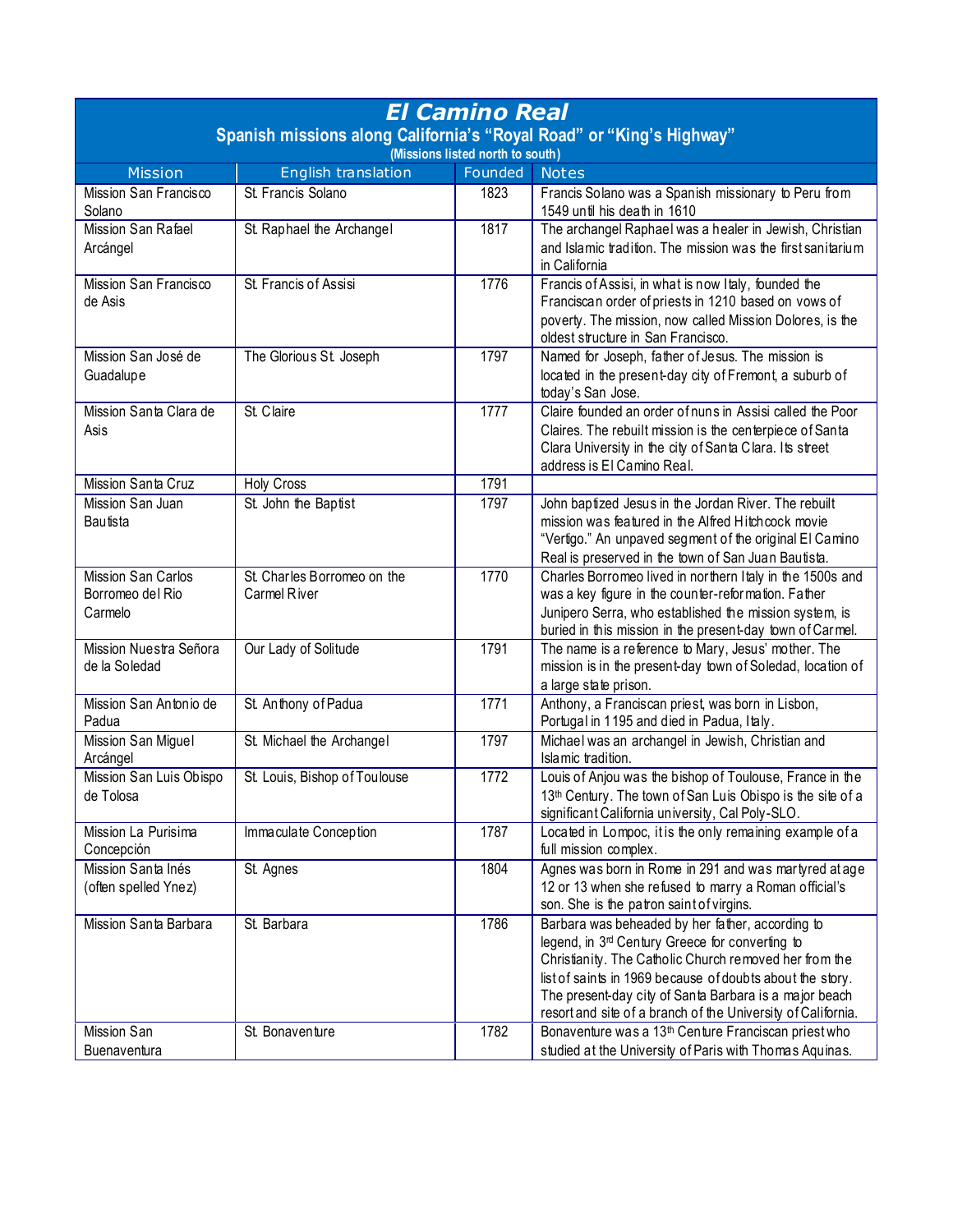| Mission San Fernando<br>Rey de España | Ferdinand III, King of Spain | 1797 | In the 13th Century, Ferdinand drove the Moors, Muslim<br>invaders originally from north Africa, out of much of<br>southern Spain. The mission is in the Mission Hills section<br>of what is now Los Angeles.                                                                                                                    |
|---------------------------------------|------------------------------|------|----------------------------------------------------------------------------------------------------------------------------------------------------------------------------------------------------------------------------------------------------------------------------------------------------------------------------------|
| Mission San Gabriel<br>Arcángel       | St. Gabriel the Archangel    | 1771 | The archangel Gabriel served as the personal messenger<br>of God, explaining Daniel's visions in Jewish tradition,<br>foretelling the births of Jesus and John the Baptist in<br>Christian tradition, and revealing the Koran to Muhammad<br>in Islamic tradition. The mission incorporated the first<br>hospital in California. |
| Mission San Juan<br>Capistrano        | St. John of Capistrano       | 1775 | John was a Franciscan priest from Capistrano, Italy who<br>led a Crusade against the Ottoman Empire in 1456. This<br>is the mission to which the cliff swallows migrate each<br>spring from Argentina.                                                                                                                           |
| Mission San Luis Rey de<br>Francia    | Louis IX, King of France     | 1798 | St. Louis, Mo., is named for the same French king, who<br>led two unsuccessful 13 <sup>th</sup> Century crusades. The mission<br>is in the present-day town of Oceanside.                                                                                                                                                        |
| Mission San Diego de<br>Alcalá        | St. Didacus                  | 1769 | A lay brother who nevertheless was made superior of a<br>Franciscan convent in the Canary Islands in 1463. He<br>died in Alcalá, Spain. The first mission in the Alta<br>California. Abraham Lincoln signed the proclamation that<br>returned the mission to church ownership.                                                   |

#### The most mispronounced name and most misunderstood man

Father Junipero Serra was the founder of the California mission system. The Sierra Nevada, the state's highest mountain range, was not named in his honor.

Sierra = mountain range.  $Serra = man's name.$ Who? Who-NEEP-air-oh. Oh.

Spain's missions in North America were originally administered by Jesuit priests. But Jesuits in the New World earned a reputation for standing on the side of the native inhabitants and against colonial governments. In 1767, King Charles III removed the Jesuits and put the missions under the control of the Franciscan order.

The Franciscans put a Spanish-born priest, Junipero Serra, in charge of the missions. They were harsh places for the natives upon whom they imposed a new religion and a different



society. Natives were considered children and as such were beaten for misbehavior.

Father Serra is hardly the first historical figure whose reputation has suffered when assessed by a later generation. What is rare is that 2½ centuries after he lived, the Catholic Church is considering him for sainthood based on exercising his responsibilities in a way that the church presumably would condemn today.